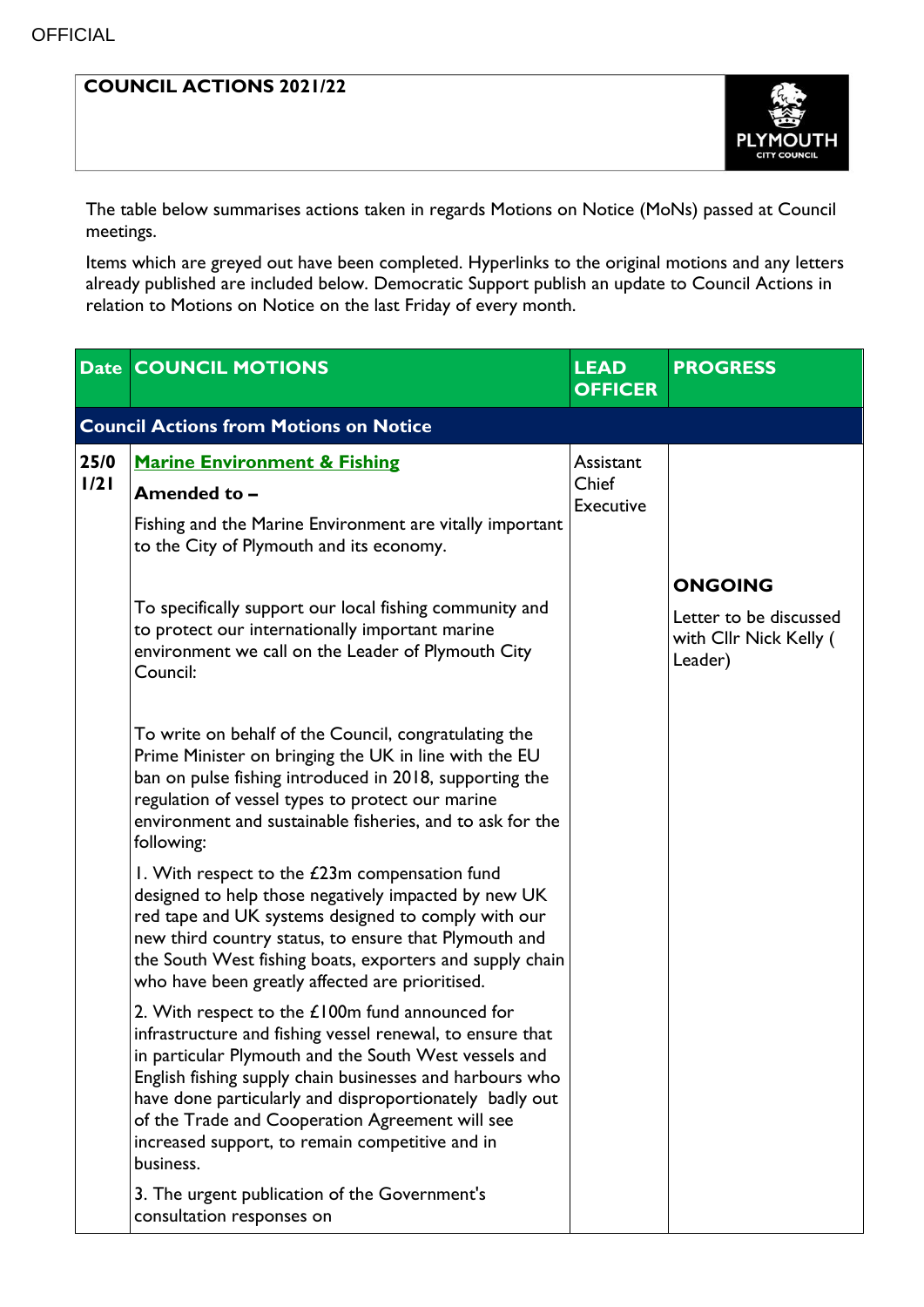|              | i) Quota allocations and management in 2021 and<br>beyond: England and the Crown dependencies<br>ii) Fisheries: strengthening the economic link licence<br>condition in England<br>lii) Fisheries: apportioning additional quota between the<br>UK administrations: UK and the Crown dependencies.                                                                                                                                                                                                                                                                                                                                                                                                                                                                                                                                                                                                                                                                 |                                              |                                                                                                                                                                                                                                                                                           |
|--------------|--------------------------------------------------------------------------------------------------------------------------------------------------------------------------------------------------------------------------------------------------------------------------------------------------------------------------------------------------------------------------------------------------------------------------------------------------------------------------------------------------------------------------------------------------------------------------------------------------------------------------------------------------------------------------------------------------------------------------------------------------------------------------------------------------------------------------------------------------------------------------------------------------------------------------------------------------------------------|----------------------------------------------|-------------------------------------------------------------------------------------------------------------------------------------------------------------------------------------------------------------------------------------------------------------------------------------------|
| 14/0<br>6/21 | <b>NHS Dental Waiting lists</b><br>On January 9 <sup>th</sup> 2020 our Public Health Unit brought the Public<br>Plymouth Oral Health Needs Assessment to the Health Health<br>and Wellbeing Board because of the concerns for the<br>dental health of Plymouth's residents. The report included<br>information on the rise in the numbers of residents on<br>the NHS dental waiting list, since then the numbers on<br>that list has increased and last September were over<br>16,000.<br>NHS England have produced a South West Dental Needs<br>Assessment report but it fails to address the issues that<br>both a Dental Scrutiny Select Committee and the Health<br>and Wellbeing Board identified in March this year.<br>Council requests that the Chief Executive urgently writes<br>to the Secretary of State for Health and to the Children's<br>Commissioner asking for immediate action to address the<br>dental health needs of all Plymouth residents. | Chief<br>Executive/<br>Director of           | <b>COMPLETE</b><br><b>The Chief Executive</b><br>sent a letter to $-$<br><b>The Rt Hon Matt</b><br><b>Hancock MP (Secretary</b><br>of State for Health and<br>Social Care) - 23 June<br>2021<br>Dame Rachel de Souza<br>(Children's<br><b>Commissioner for</b><br>England) - 23 June 2021 |
| 14/0<br>6/21 | <b>Education Recovery Plan</b>                                                                                                                                                                                                                                                                                                                                                                                                                                                                                                                                                                                                                                                                                                                                                                                                                                                                                                                                     | Director of<br>Children's<br><b>Services</b> |                                                                                                                                                                                                                                                                                           |
|              | Plymouth City Council notes that:                                                                                                                                                                                                                                                                                                                                                                                                                                                                                                                                                                                                                                                                                                                                                                                                                                                                                                                                  |                                              |                                                                                                                                                                                                                                                                                           |
|              | The Government published its plans for education<br>recovery after the pandemic on 2nd June. Sir Kevan<br>Collins was appointed by the Prime Minister as the<br>Government's Education Recovery Commissioner to<br>determine how much was needed to repair the damage<br>done to the nation's pupils because of Covid. He judged                                                                                                                                                                                                                                                                                                                                                                                                                                                                                                                                                                                                                                   |                                              |                                                                                                                                                                                                                                                                                           |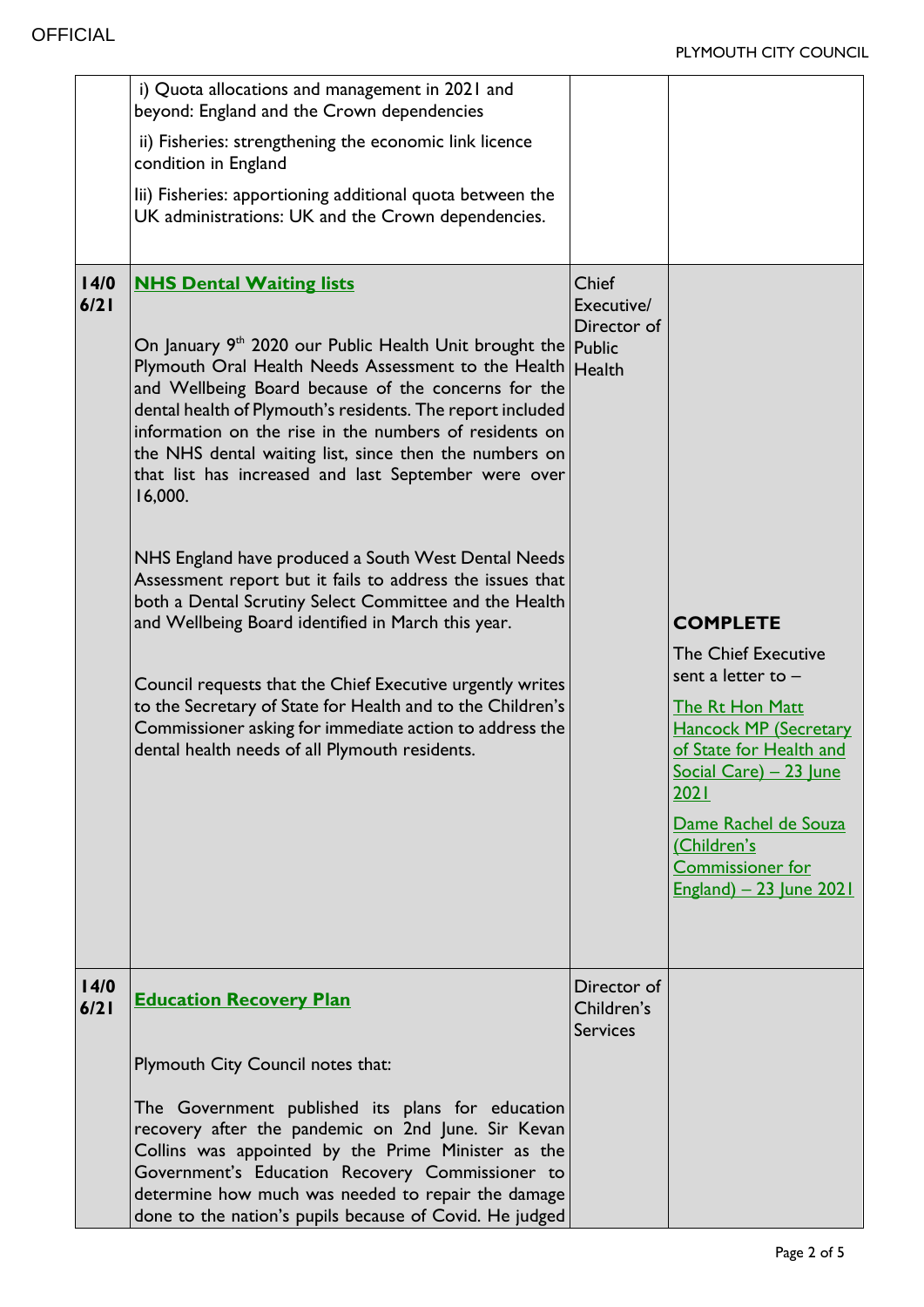|              | it would take £15bn - the Government's recent offer of<br>$£1.4$ bn falls far short and is wholly inadequate. The<br>Education Policy Institute have calculated that this<br>amounts to $£50$ per pupil per year. This contrasts with<br>£1,600 per pupil in the USA and $£2,500$ per pupil in the<br>Netherlands.<br>We cannot build back better from the pandemic and have<br>an education system that supports high standards and<br>strong mental health for everyone on the cheap.<br>Separately, the Department for Education has changed<br>the census used to calculate Pupil Premium funding for<br>the most disadvantaged pupils. This means that £500,000<br>is being taken away from young people and schools most<br>in need in our city $-$ we are not going to level up the<br>country on the backs of the most disadvantaged children.<br><b>Plymouth City Council resolves:</b><br>To lobby the Government to value and invest in all our<br>children, so they are supported to learn, succeed, and go |                                                                          |                                                                                                                                                                                                                                         |
|--------------|-------------------------------------------------------------------------------------------------------------------------------------------------------------------------------------------------------------------------------------------------------------------------------------------------------------------------------------------------------------------------------------------------------------------------------------------------------------------------------------------------------------------------------------------------------------------------------------------------------------------------------------------------------------------------------------------------------------------------------------------------------------------------------------------------------------------------------------------------------------------------------------------------------------------------------------------------------------------------------------------------------------------------|--------------------------------------------------------------------------|-----------------------------------------------------------------------------------------------------------------------------------------------------------------------------------------------------------------------------------------|
|              | on to have bright futures.<br>To write to the Prime Minister and call on the<br>Government to scale up its ambition for our children and<br>young people and give our education system the<br>resources it needs to ensure that no child is left behind.<br>The Government should show it is serious about levelling<br>up by putting in the investment called for by its own<br>former Education Recovery Commissioner.                                                                                                                                                                                                                                                                                                                                                                                                                                                                                                                                                                                                |                                                                          | <b>COMPLETE</b><br>The Leader sent letters<br>$to -$<br><b>Rt Hon Gavin</b><br>Williamson CBE MP<br><b>Secretary of State for</b><br><b>Education</b><br><b>Rt Hon Nick Gibb MP</b><br>Minister of State for<br><b>School Standards</b> |
| 14/0<br>6/21 | <b>Mental Health services</b><br>The Covid-19 pandemic and lockdown has been a difficult<br>time for all, we have seen our NHS locally coping with<br>unprecedented pressures<br>and<br>applaud their<br>we<br>commitment and professionalism.<br>However, there are also long lasting demands on the<br>services for the mental health and wellbeing of Plymouth's<br>residents.<br>Currently the waiting time for referrals are excessive<br>compared to neighbouring Devon. Concerns have been<br>raised that children have been excluded from school until<br>they have been assessed by the Child and Adolescent<br><b>Mental Health Services.</b>                                                                                                                                                                                                                                                                                                                                                                 | <b>Chief</b><br>Executive/<br>Strategic<br><b>Director</b><br>for People |                                                                                                                                                                                                                                         |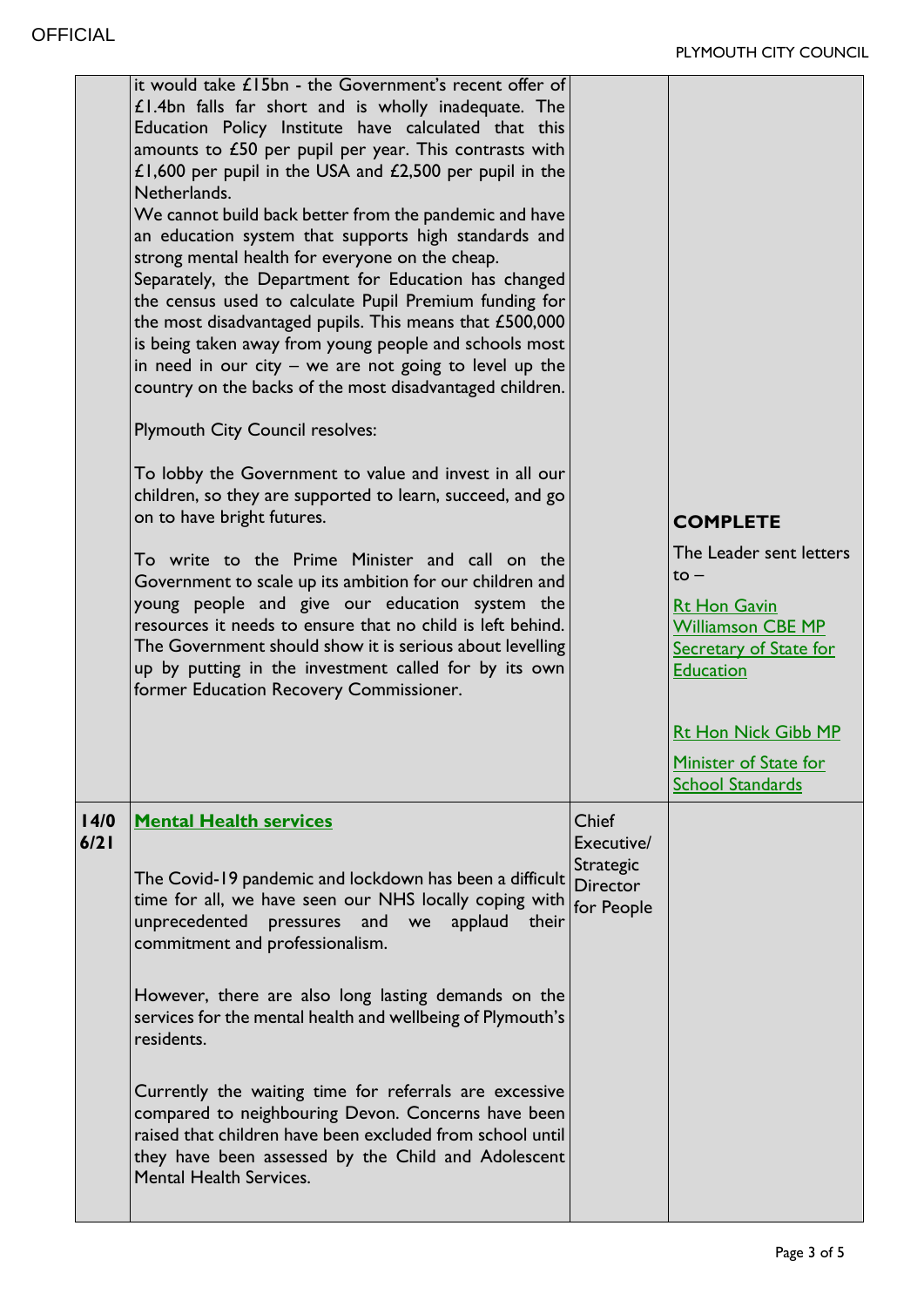|              | Council requests that the Chief Executive urgently writes<br>to the CCG Commissioners to request that increased<br>funding be made available to strengthen the Mental Health<br>Services in Plymouth. The service in Plymouth should<br>receive the same funding per capita as Devon, so enabling<br>the referral to treatment time to be comparable.                                                                                                                                                                                                                                                                                                                                                                                                                                                                                                                                                                                                                                                                                                                                                                                                                                  |                                                      | <b>COMPLETE</b><br><b>The Chief Executive</b><br>sent a letter to $-$<br>Jane Milligan (Chief<br><b>Executive of the</b><br><b>Integrated Care System</b><br>for Devon and NHS<br><b>Devon Clinical</b><br><b>Commissioning Group)</b><br>22 June 2021 |
|--------------|----------------------------------------------------------------------------------------------------------------------------------------------------------------------------------------------------------------------------------------------------------------------------------------------------------------------------------------------------------------------------------------------------------------------------------------------------------------------------------------------------------------------------------------------------------------------------------------------------------------------------------------------------------------------------------------------------------------------------------------------------------------------------------------------------------------------------------------------------------------------------------------------------------------------------------------------------------------------------------------------------------------------------------------------------------------------------------------------------------------------------------------------------------------------------------------|------------------------------------------------------|--------------------------------------------------------------------------------------------------------------------------------------------------------------------------------------------------------------------------------------------------------|
| 14/0<br>6/21 | <b>Opting Out of NHS Patient Data Sharing With</b><br>the Private Sector<br>Amended to -<br>Plymouth City Council recognises the crucial role our Director<br>NHS services play in maintaining the health and well-being   for People<br>of our residents, and particularly their essential work<br>during the ongoing coronavirus pandemic.<br>The Council notes with concern plans by the U.K.<br>Government to pool 55 million NHS patient records,<br>including sensitive data on mental health, into a central<br>database that will be made available to researchers and<br>third parties in the private sector. The Council<br>understands that while this data will be anonymised and<br>given "codes" by NHS Digital that can be used to reveal<br>the identity of the data's owners if there is a "valid legal<br>reason". Privacy campaigners have said the plans are<br>"legally problematic".<br>The Council notes with particular concern the fact that<br>there has been little public notice or political debate about<br>these plans, and the fact that NHS patients only have until<br>30 September 2021 to opt-out of this data sharing, via an<br>online form (1). | Assistant<br>Chief<br>Executive/<br><b>Strategic</b> |                                                                                                                                                                                                                                                        |
|              | Understanding that a significant portion of our residents<br>do not have reliable Internet access-particularly our<br>residents living in poverty-the Council will undertake a<br>prominent campaign in social media and the local press to<br>advise Plymouth's NHS patients about their right to opt-<br>out of data sharing.<br>https://digital.nhs.uk/data-and-information/data-<br>$\mathbf{D}$<br>collections-and-data-sets/data-<br>collections/general-practice-data-for-planning-                                                                                                                                                                                                                                                                                                                                                                                                                                                                                                                                                                                                                                                                                             |                                                      | <b>ONGOING</b><br>Social media campaign<br>ongoing and briefing has<br>been organised for all<br>members.                                                                                                                                              |